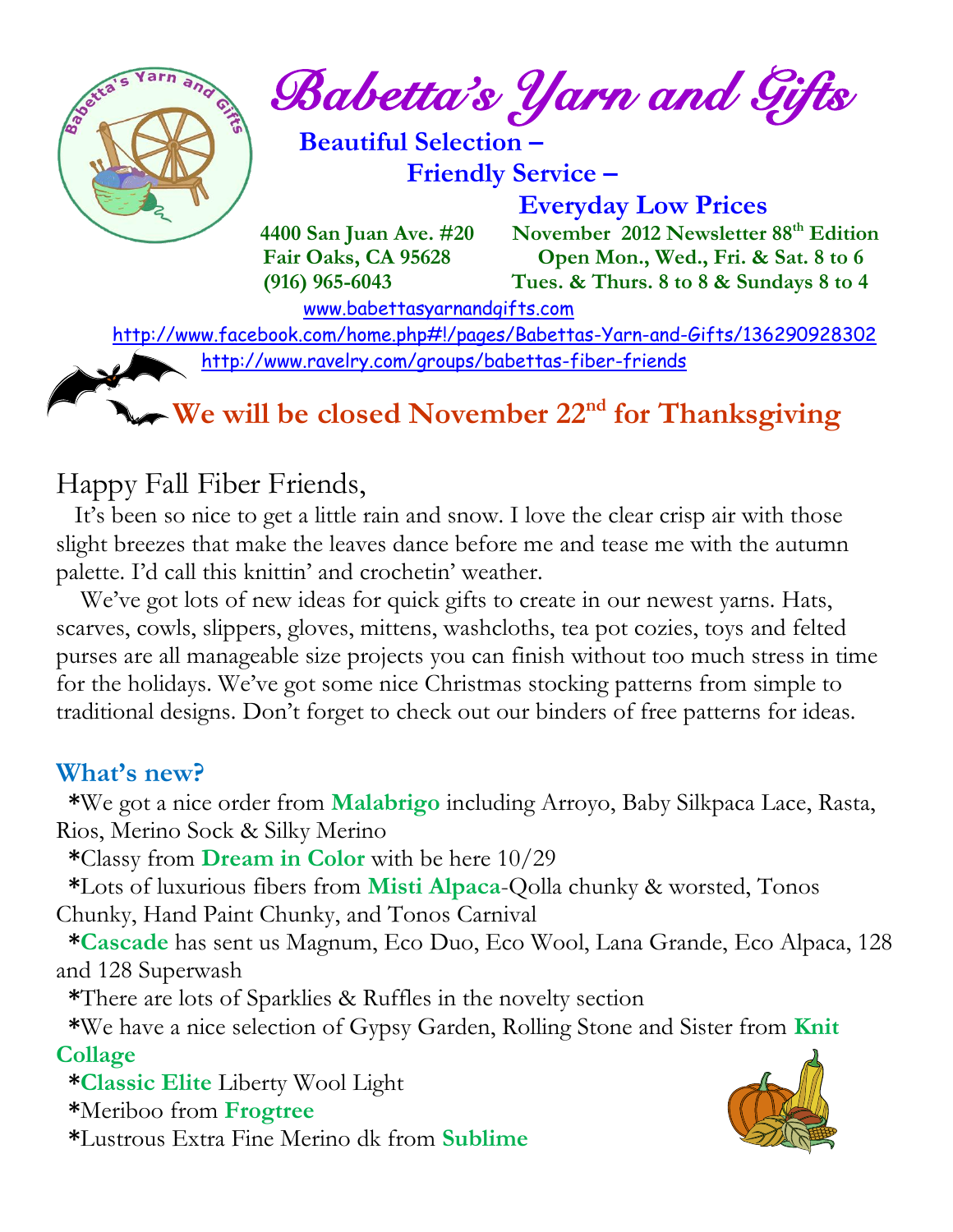**\*Bonnie Bishoff** shawl pins **\***Petite Madison from **Prism \***Tundra from the **Fibre Company**

# *Fashion Show*

*November 10 2pm to 4pm*

*Come show off the things you've made with our yarns.*  Wear and or bring some of your creations and share *with your Fiber Friends.. Participants will be entered into a drawing for prizes.*

*We'll be serving refreshments RSVP 916-965-6043*

### **Holiday Project Finishing Night**

 As the winter holiday season approaches some of you might find you need a little help on those projects you're trying to finish. Gustine will be offering her time November 13 from 6:30-8pm Pre-registration is \$15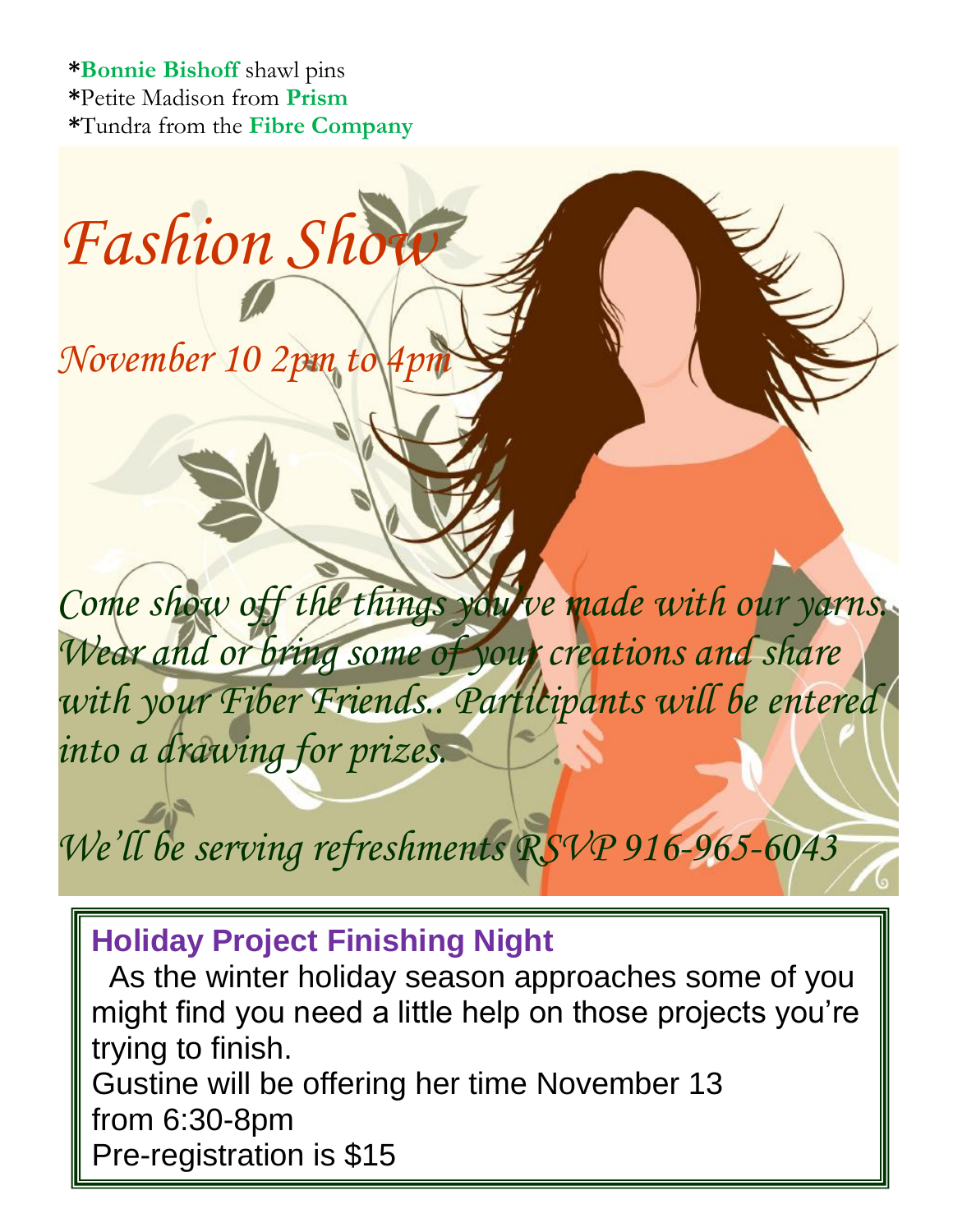# **Classes for November at Babetta's**

 *In our project classes you can learn to knit anything from scarves to socks to felted purses to lace shawls to hats to sweaters. Pick your project and join in the fun. Our knitters inspire each other to try new things by sharing ideas and showing off their latest creation. Sign up for one of our classes and you will receive a coupon for 10% off.*

 **Pre-registration is required as class sizes are limited. Please choose your dates carefully. Because of scheduling conflicts and complications, make-up classes will only be allowed under special circumstances and individual consideration.**

*Our project class knitting teacher Maya Gardner has been teaching at Babetta's for 7 years and can help you make your fiber dreams come true in a fun and patient atmosphere.*

**Tuesdays Nov. 6, 13 & 27** Knitting Project 10am – 11:30am fee \$40 Knitting Project 6pm – 7:30pm fee \$40

**Wednesdays Nov. 7, 14 & 28** Knitting Project 1pm – 2:30pm fee \$40 Knitting Project 3:30pm- 5pm fee \$40

**Thursday Nov. 8, 15 & 29** Knitting Project 6pm – 7:30pm fee \$40

**Saturdays Nov. 3, 10 & 17** Knitting Project 4pm – 5:30pm fee \$40.

#### **Charity Knitting Group**

#### **Private Lessons**

Knitting or Crochet \$20 an hour Group Knitting or Crochet Private lessons \$15 an hour per person. Spinning or weaving \$25 an hour Group rates are \$20 an hour per person. 50% deposit required when scheduling. Cancellations with less than 24 hour notice will forfeit deposit with exceptions for emergencies. Other cancellations can be transferred to rescheduled lessons or store credit.

 How would you like to do some charity knitting/crocheting with a lovely group of people? **"The Purls of Fair Oaks"** meets the second Thursday of every month from 10am to noon here at **Babetta's.** This wonderful group of knitters makes newborn and preemie hats for local hospitals as well as other local charity groups. If you'd like to come join the group there's always room for more. This month's date is Nov. 8. If you'd like to drop off any knitted or crocheted donation items you can do that at any time and I will pass them on.

# **MODEL SALE!**

 Babetta's has been open almost 8 years now and in that time we have acquired many knitted models. It's time to make them available to you. November 17 from 10am to 6pm stop by and see if there's something you'd like.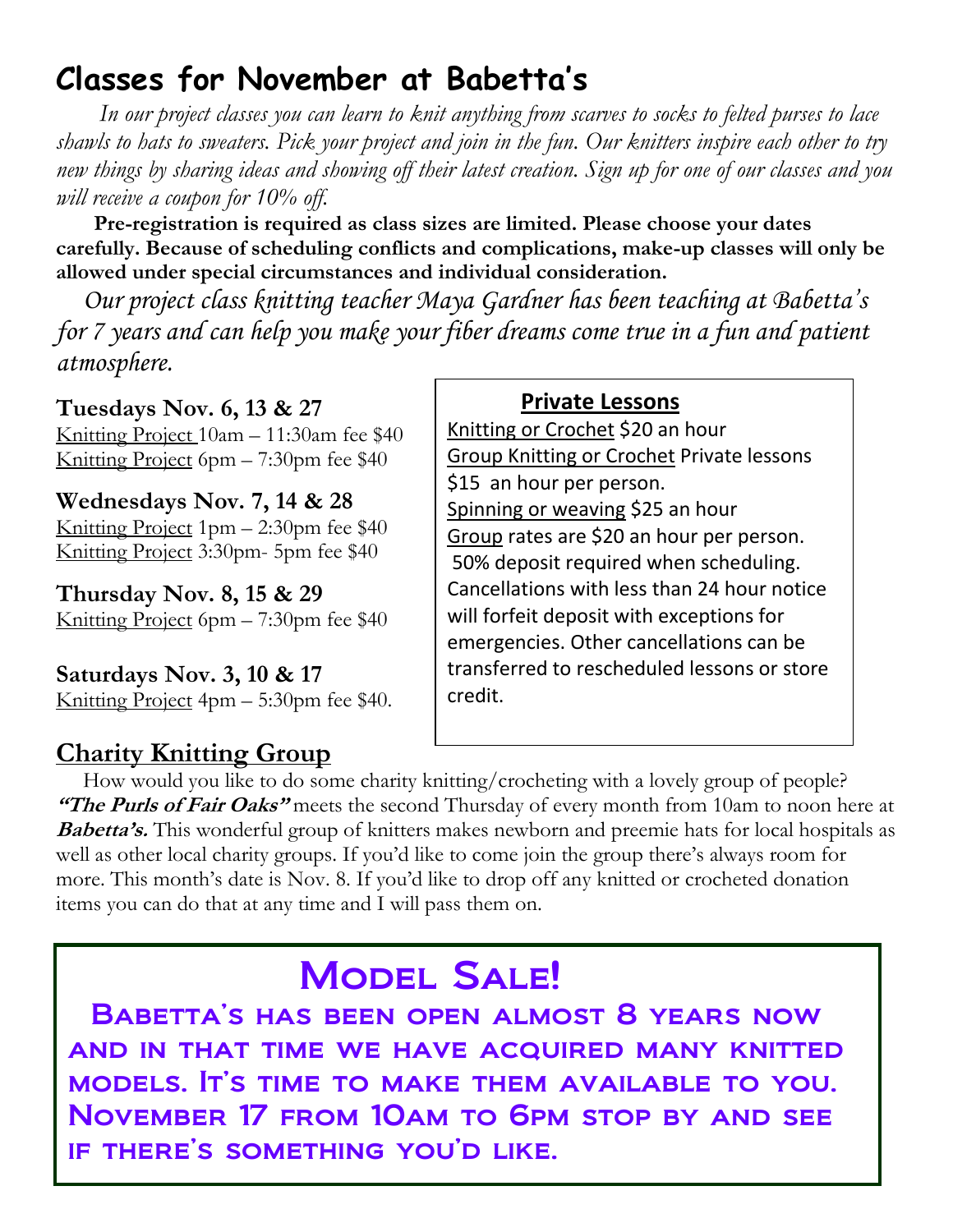Don't forget about our ongoing food drive. Bring in a nonperishable food item and be entered to win a \$25 Gift Certificate. The drawing is at the end of each month.

Sept. & Oct. winners are Anne and Babs

#### **Free patterns for November 2012**

# **Sulka Scarfette designed by Maya**

Materials: 2 skeins of Sulka from Mirasol. Maya used 2 different colors. Size 10 needles and a cable needle, a yarn needle for weaving in ends, and 3 - 1" buttons.

Gauge is not critical.

- CO 20 st with color A and knit 4 rows
- Row  $1 (rs)$  k4, p2, k8, p2, k4.
- Row  $2 (ws)$  k6, p8, k
- Row 3 repeat row 1
- Row 4 repeat row 2
- Row  $5 k4$ , p2, c8f, p2, k4.
- Row 6 repeat row 2
- Row 7 repeat row 1
- Row 8 repeat row 2
- Repeat rows  $1 8$ ; 7 more times with color A.

Join color B and repeat rows  $1 - 8$ , 8 times.

Buttonhole row – k3, yo, k2tog, k5, yo, k2tog, k3, yo, k2tog,k3.

Knit 4 rows, BO. Weave in ends, block and sew on buttons.

Stitch Glossary: k=knit, p=purl, c8f= (cable 8 front) slip 4 stitches on to cable needles and hold

to the front of your work, knit the next 4 stitches then knit the 4 stitches on the cable needle,

k2tog=knit s stitches together, CO=cast on, BO= bind off.